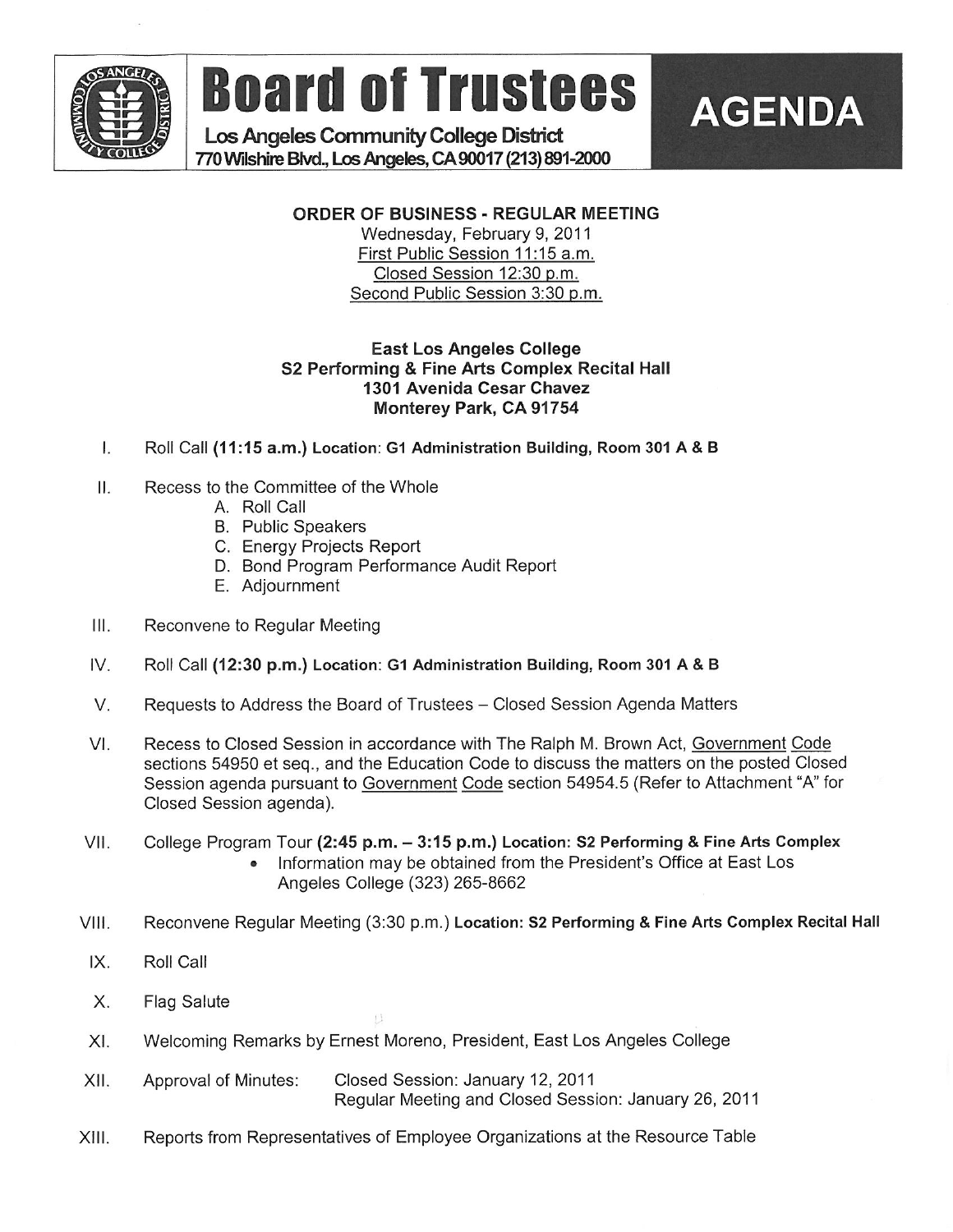- XIV. Public Agenda Requests (Category A)
	- 1. Oral Presentations
	- 2. Proposed Actions
- XV. Requests to Address the Board of Trustees Multiple Agenda Matters
- XVI. Reports and Recommendations from the Board
	- Report on Actions Taken in Closed Session February 9, 2011
	- . Reports of Standing and Special Committees
	- BT1. Resolution Cesar E. Chavez
	- BT2. Resolution Women's History Month
	- BT3. Resolution in Support of Measure L The "Public Library Funding" Charter Amendment" on the March 8, 2011 Los Angeles City Ballot
	- . BT4. Authorize Legislative Agenda Item
	- BT5. Resolution in Support of California Community Colleges Budget Priorities and Principles
- XVII. Reports from the Chancellor and College Presidents
	- . Comments from the Chancellor Regarding District Activities and Upcoming **Issues**
	- . Presentation on the East Los Angeles College Faculty Development Program
	- . Presentation on the District's Technology Strategic Plan
- XVIII. Consent Calendar
	- Matters Requiring a Majority Vote

| itors reguming a majority voto |                                                       |  |
|--------------------------------|-------------------------------------------------------|--|
| BF1.                           | <b>Budget Revisions and Appropriation Transfers</b>   |  |
| BSD1.                          | <b>Ratifications for Business Services</b>            |  |
| BSD <sub>2</sub> .             | Adopt Resolution Authorizing Lease Real of Property   |  |
| FPD1.                          | Facilities Planning and Development Routine Report    |  |
| FPD <sub>2</sub> .             | Authorize Actions for Professional Service Agreements |  |
| HRD1.                          | <b>Personnel Services Routine Actions</b>             |  |
| HRD2.                          | Authorize Transportation Allowance for Executive      |  |
| ISD1.                          | <b>Approval of Educational Programs and Courses</b>   |  |
| $\bullet$                      | Correspondence                                        |  |
|                                |                                                       |  |

Matters Requiring a Super Majority Vote - None

- XIX. Recommendations from the Chancellor CH1. Adopt Board Rule 7400.10
- XX. Notice Reports and Informatives BF/A. [Informative] 2010-2011 Second Quarter Financial Status Report
- XXI. Public Agenda Requests (Category B)
	- A. Oral Presentations
	- B. Proposed Actions
- XXII. Announcements and Indications of Future Proposed Actions
- XXilI. Adjournment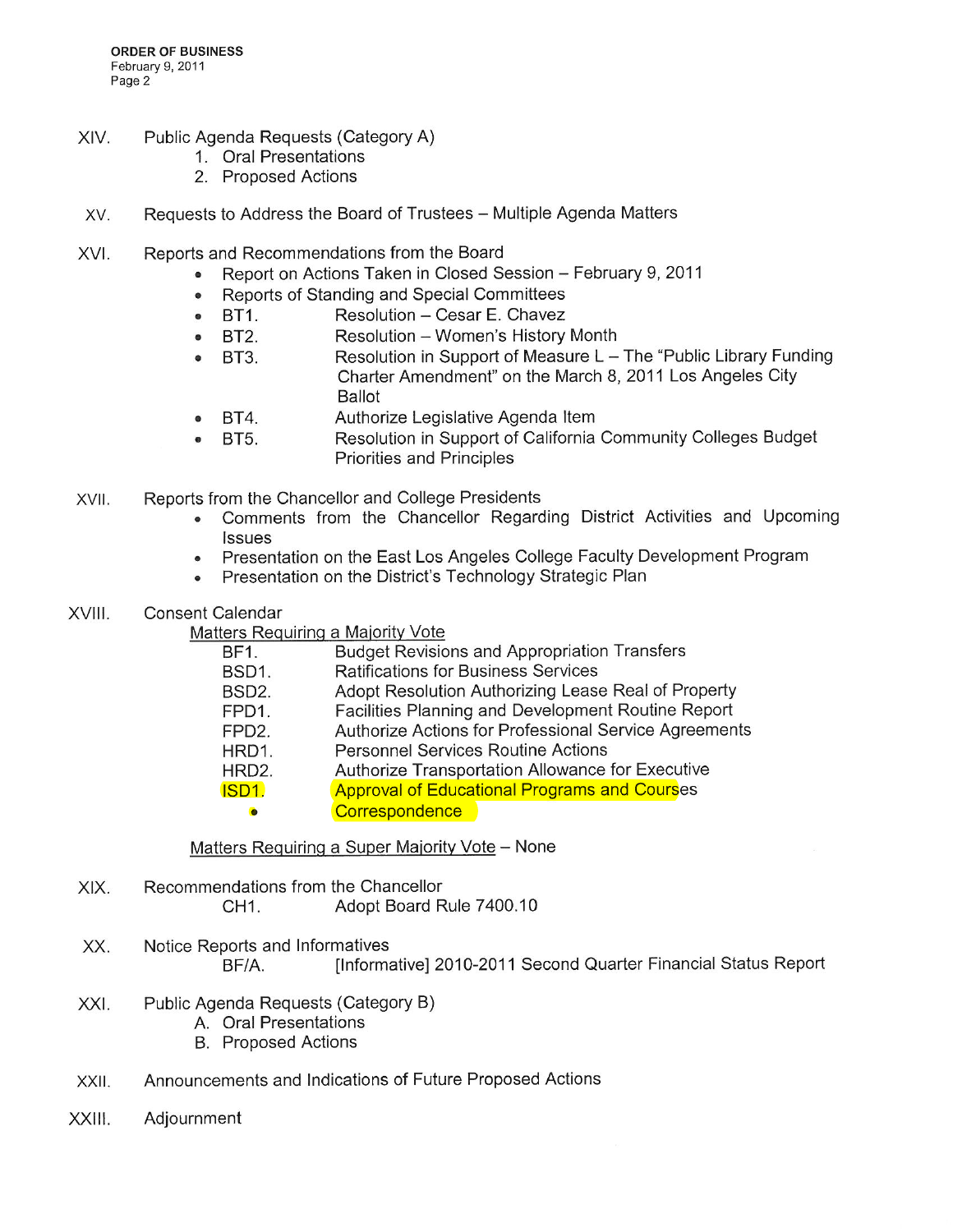# LOS ANGELES COMMUNITY COLLEGE DISTRICT **BOARD OF TRUSTEES**

# **MINUTES - REGULAR MEETING**

Wednesday, February 9, 2011 . 11:15 a.m. **East Los Angeles College** 11:15 a.m. - G1 Administration Building, Room 301 A & B 3:30 p.m. - S2 Performing & Fine Arts Complex Recital Hall 1301 Avenida Cesar Chavez . Monterey Park, California 91754

The regular meeting of the Board of Trustees of the Los Angeles Community College District (LACCD) was called to order at 11:23 a.m. with President Georgia L. Mercer presiding.

On roll call the following members were present: Georgia L. Mercer, Tina Park, Nancy Pearlman, and Sylvia Scott-Haves. Absent: Kelly Candaele (arrived at 5:00 p.m.), Mona Field (arrived at 11:25 a.m.), and Miquel Santiago (arrived at 11:24 a.m.). Student Trustee Linda L. Tong was present.

Chancellor Daniel J. LaVista was present.

(Trustee Santiago arrived at 11:24 a.m.)

#### **RECESS TO COMMITTEE OF THE WHOLE**

Motion by Trustee Santiago, seconded by Trustee Scott-Haves, to recess to the Committee of the Whole.

APPROVED: 5 Aves

President Mercer relinguished the gavel to First Vice President Santiago to chair the Committee of the Whole.

The regular meeting recessed to the Committee of the Whole at 11:24 a.m.

**Public Speakers** 

None.

(Trustee Field arrived at 11:25 a.m.)

#### **Energy Projects Report**

Chancellor LaVista introduced Mr. Lloyd Silberstein, Program Director, BuildLACCD.

A document entitled "LACCD Bond Program Energy - Part 2" was distributed.

Mr. Silberstein gave a PowerPoint presentation and discussed the document with respect to (1) the energy technologies being planned at each college and (2) energy educational or behavioral approaches. He indicated that a third topic regarding capital investment to achieve energy savings will be discussed at the regularly scheduled Board meeting of February 23, 2011.

Trustee Field requested that a link to the PowerPoint presentation be put on the LACCD website.

A question and answer session was conducted regarding the Energy Projects Report.